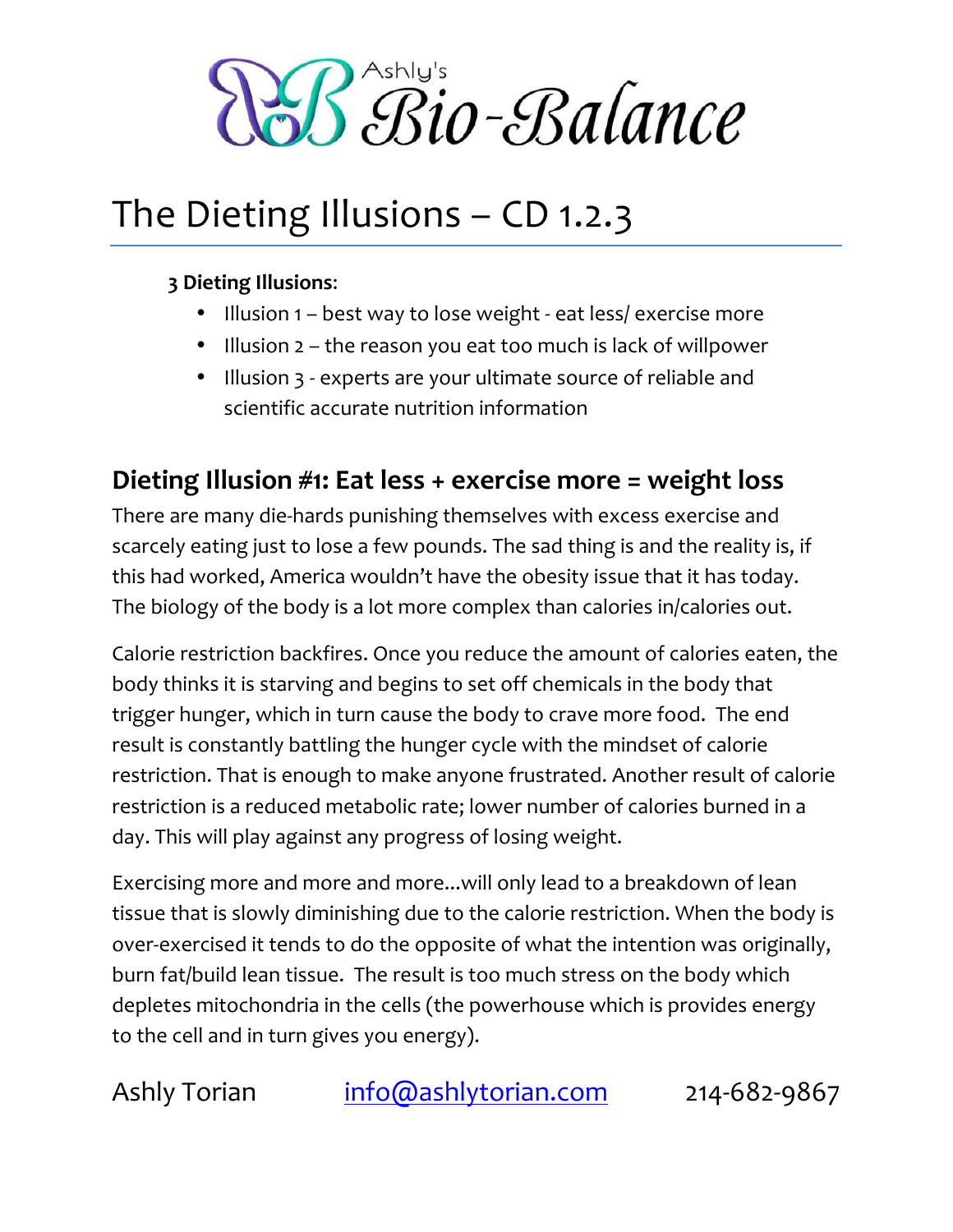# Ashlu's r-ERalance

We have talked a lot about stress and its effects on the body in recent months, refer back to those articles and see the effect of stress on your body and your health. An important question to meditate on when looking at this style of weight loss program is this: Will restricting calories and exercising your life away bring you peace, joy, love, compassion, and energy to live your purpose here on earth?

Or better yet, ask your family...they tend to know what swings the mood fast. Face it, it is no fun living on calorie restriction and fitting in hours of exercise.

Instead eat only when you are hungry, have a protein and essential fat with every meal and exercise 30-45 min 3-4 times per week. Attend one of Ashly's Mind and Body Boot Camp classes to get the right balance of high intensity/muscle building/and mind and body workout.

### Dieting Illusion 2 – the reason you eat too much is lack of **willpower**

**Willpower** is the ability to control oneself and determine one's actions, a firmness of will. Those with willpower demonstrate the unwavering strength of will to carry out ones decisions.

Do you have that, the ability to stick with an intention that you have set before you in order to attain that goal? I believe willpower is like a muscle, it has to be used and strengthened in order for it to take hold within your very being.

There is a downside to **willpower**, it is great and serves us until stress hits, and if you don't have wholesome habits to back it up then the ease to default to unwholesome habits is overwhelming. You can have a strong will power muscle but when you find yourself in a stressful time, the brain defaults to unwholesome habits.

Ashly Torian info@ashlytorian.com 214-682-9867 If you want to build our willpower muscle, this is how you can do that: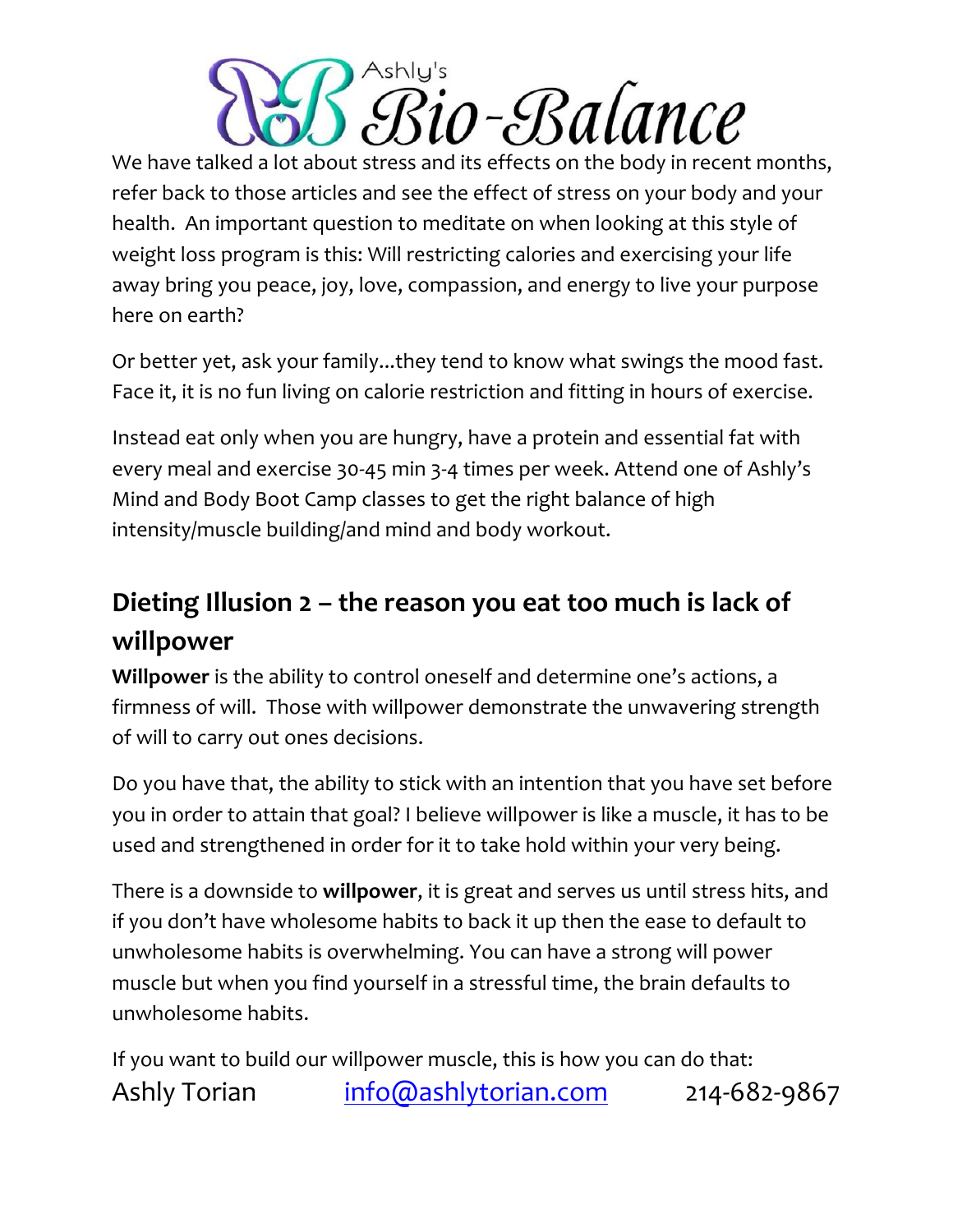

First, discover what motivates you? Write this on your mirror so you see if every day or post it on your refrigerator… someplace where you will see it several times a day.

**Second,** set a clear goal – short and concise, do-able and measurable

Third, monitor your behavior toward that goal. If your behavior doesn't match the desired end point, then shift, make a transition so that it does. This is where strength of will comes into play.

Fourth, apply a never quit attitude. This also takes practice, especially if you have "quit" something several times in your life.

#### *Remember too, you never fail, you are always practicing* And some days are better than others. *(simply pull yourself up by your bootstraps and keep going)*

But truly, willpower is not the issue... AWARENESS is the issue. If you are aware of the meal when you eat, then you will only eat what feels "right" for your body at the time.

Bring forth all the senses to the table, be present filled throughout the meal and you will not over eat, binge eat, or eat foods that are not satisfying.

You will literally taste the food for what it has to offer...and if it doesn't meet the needs at the time, you will be aware and able to make a choice; one that nourishes you in the moment.

*Here are my 3 tips to help you overcome this Dieting illusion of willpower.*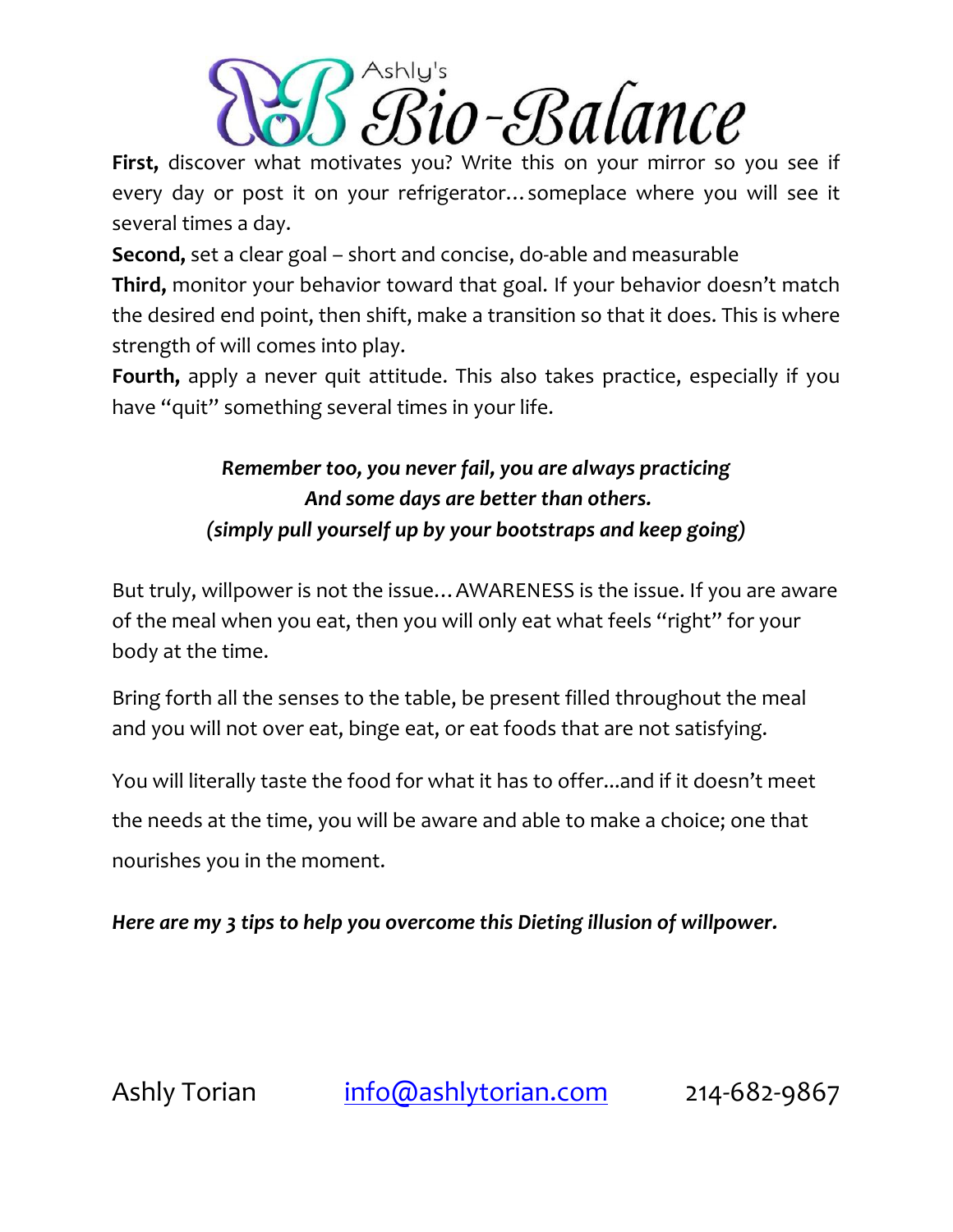Bio-Balance

#### **EXERICISE #1:**

Stay awake at the plate! Notice your food, see it, touch it, taste it….BE PRESENT.

Notice the nutrients, colors, textures, your environment, and the people with whom you are having conversation with. **Be AWARE.** If your mind floats off to never, never land…bring it back to present. It will take practice. But as with anything else you are discovering on adopting a healthy lifestyle..**it is possible** and the results are worth the practice.

#### **EXERCISE #2**

#### Here is another way to use your BELLY BRAIN.

The Belly Brain (ENS) knows what foods are good for your body, what foods digest well, which ones you are sensitive to or allergic to. It understands which foods give you energy and which deplete your energy. It knows how much is TOO much. It has spent your lifetime gathering this data.

#### **PLUG INTO IT.**

Learn to listen and hear the body. Before meal time... tap into the gut wisdom. Breathe long slow deep BELLY breaths, at least 5-10 times; this will get the oxygen flowing to the gut. Ask yourself (the gut) "Is this good food for me to eat right now?" "What amount of food is best at this moment?" "Is this a good combination of food choices?" Tune in and let the answers come effortlessly. Follow the wisdom of the Belly. If she says no….make a different choice…but if she says YES…then enjoy with complete **AWARENESS.**

*It is OK and completely normal to feel awkward and uncertain. This is new territory. Also know that mistakes will occur... you may make a food choice that your body doesn't agree with or that wasn't healthy for it. That is OK, mistakes are!learning!experiences.*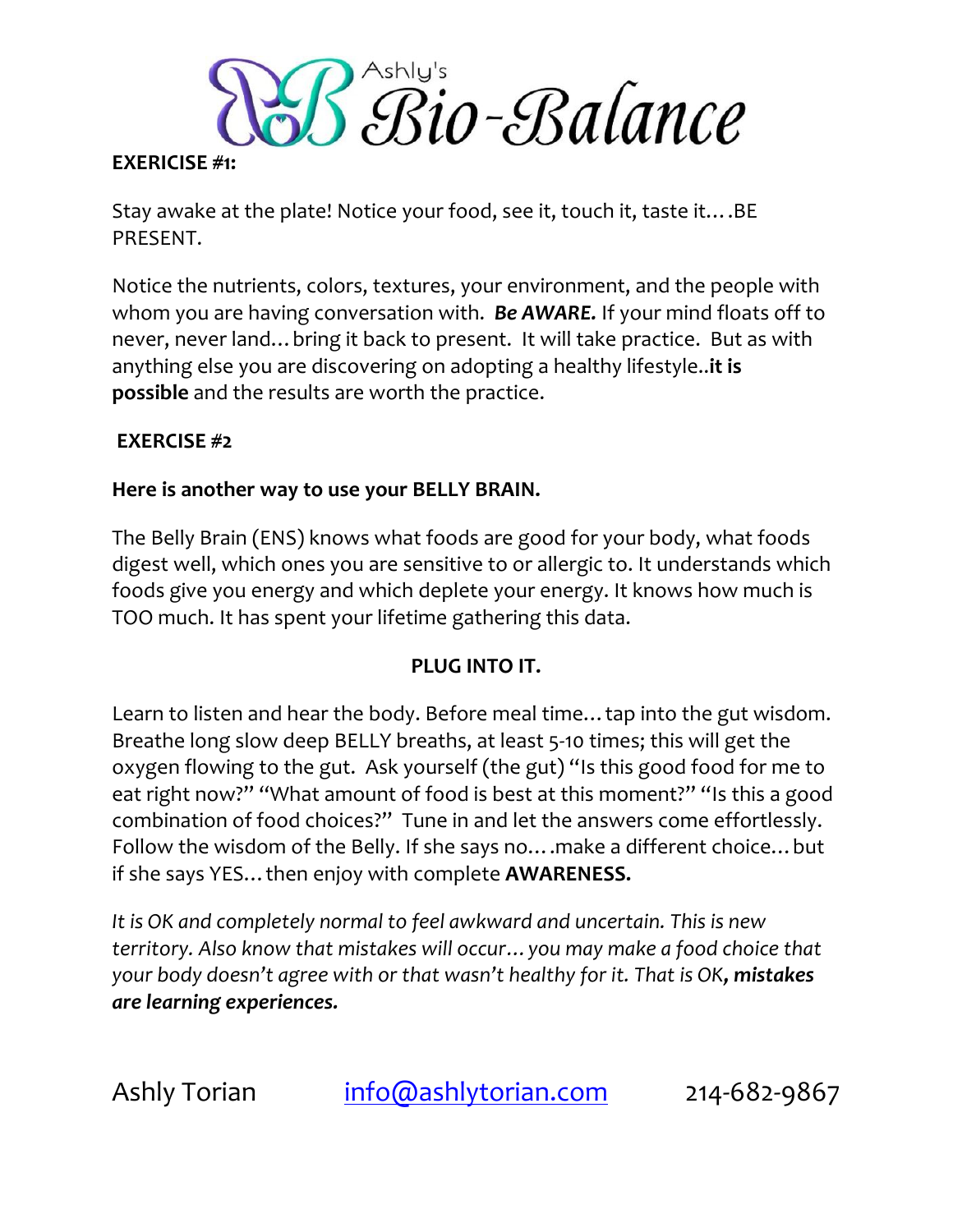Bio-Balance

#### **EXERICISE #3**

Eat to the point of energy! In other words...stop **BEFORE** you fill up.

- 1. Set the intention to eat to the point of energy
- 2. Observe energy level throughout the meal
- 3. Observe satisfaction level
- 4. Observe satiation level

5. End the meal when you can leave with more energy than when you started. You stomach will not be full…it will feel empty.

Through-out your meal, be aware of your energy level. As you know... when you eat past the point of fulfillment, even just ONE bite...you are sluggish and sleepy and do not perform your best. When you stop eating **before** the point of fullness, you will be alert with the tummy slightly empty; however, this energy will come in handy as you continue on with your day.

Key Lesson here is to listen to your body, it is filled with wisdom.

## **Dieting Illusion**  $3$   $\cdot$  experts are your ultimate source of **reliable"and"scientific"accurate"nutrition"information**

Looking at the food we are surrounded by, it is no wonder that we struggle with weight, obesity and disease. There is a fast food restaurant and convenience store on every corner so it makes getting "food" easy. Do you ever feel like you take 1 step forward towards eating healthy only to take 3 steps back the next day or week? It isn't your fault. Yes, we all have the power to say no; however, when the food industry is pushing unhealthy food **advertising** that it is good for us...that is a problem.

The Protection Myth is: We think (and hope) that the government is protecting us from unhealthy foods, but are they? Look at these statistics: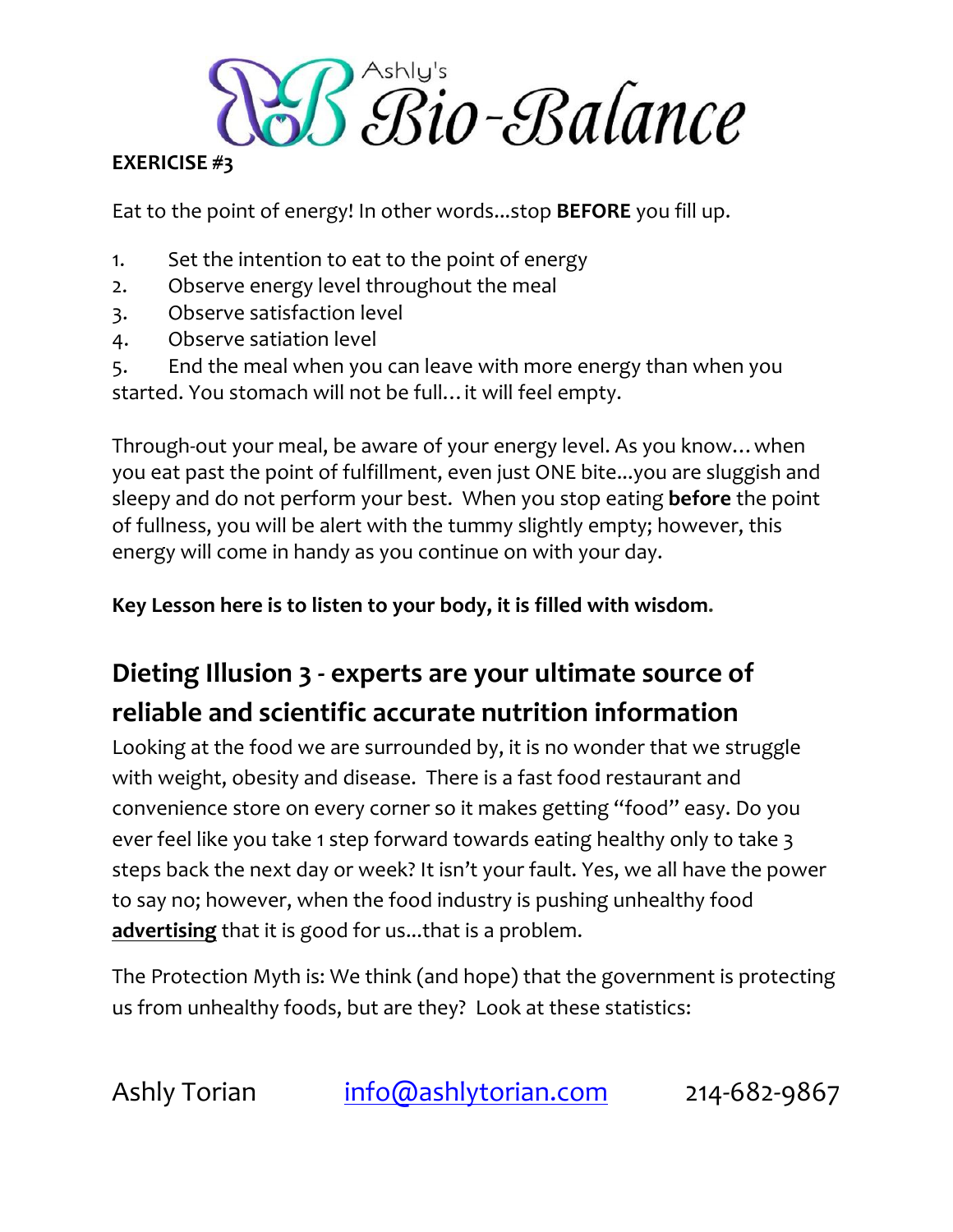

- The Food industry generates a trillion dollars in annual sales each year
- It spends more than 33 billion on advertising
- 70% of that is marketing for fast food, convenience snacks, colas, alcoholic beverages and etc..
- Only 2.2 % are used to market wholesome foods like fruit, vegetables, grains and beans.

In correlation to that, the USDA, which is responsible for public health education only spends 300 million year on nutrition education.

The USDA is also responsible for the food guide for public health. The Pyramid that was introduced in the 90's was used in all public institutions like schools, hospitals, retirement homes, and nursing homes. During this time diabetes and obesity were on the rise due to too many servings of grains and too little fat (essential fats).

The way the current food policy guidelines are set up, it is leading us towards foods that trigger:

- Weight gain
- Obesity
- All known aging diseases
	- $\circ$  Heart disease
	- o Diabetes
	- o Stroke
	- $\circ$  Alzheimer's disease

These conditions are not the result of aging in our society; they are a result of the poor quality food consumption. The foods marketed by the food industry are loaded with manufactured "food" sources and processed so many times our bodies have trouble digesting it. They have also loaded the food with hydrogenated oils and high fructose corn syrup, in recent studies these 2 have been linked to many of these aging diseases and obesity.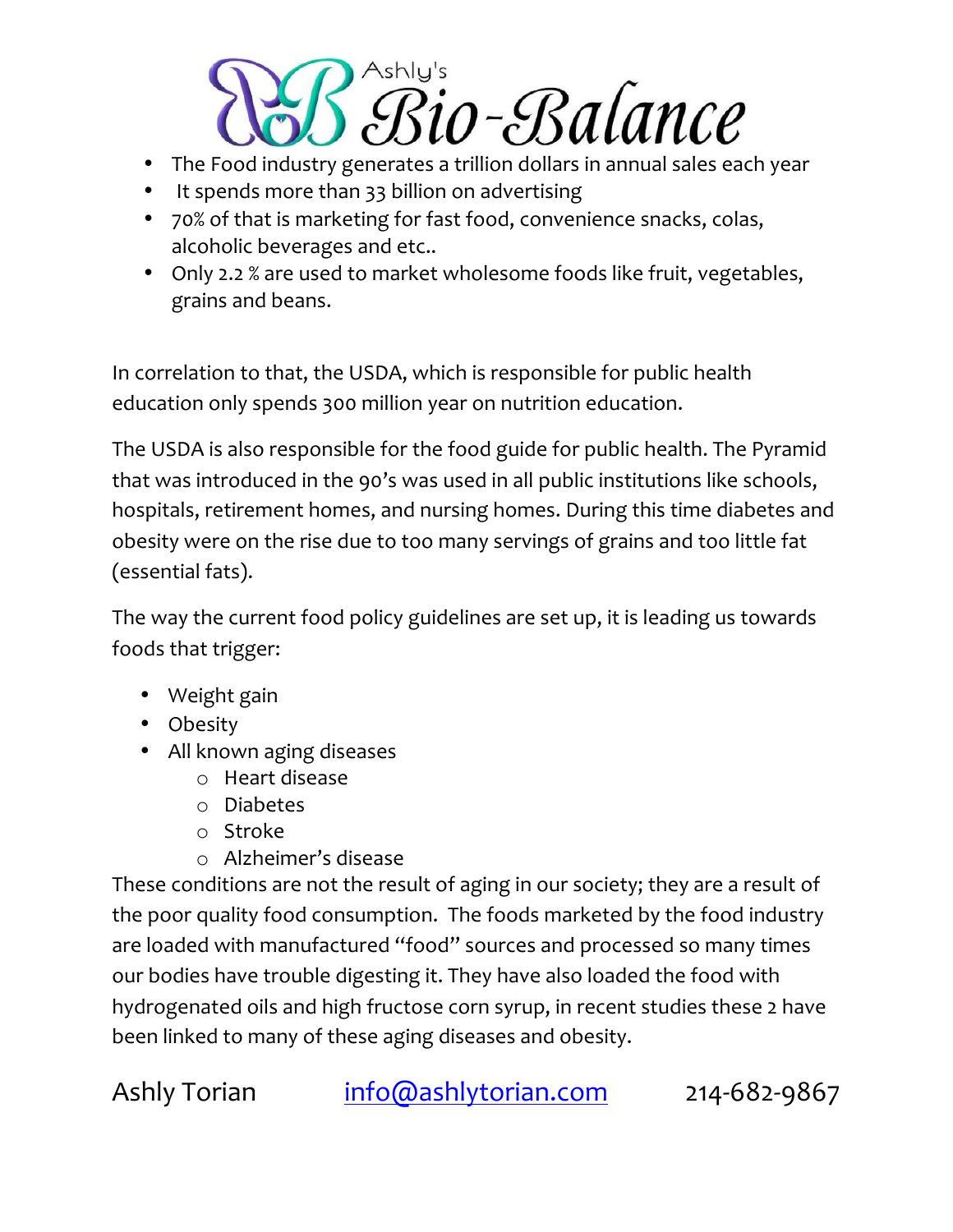# Ashlu's r-Balance

In a nut shell: Food is making us sick. And if we continue on this path our children and the next generation will have serious health challenges that will impact their quality of life. I don't want that for them. I hope and pray that our children's children are blessed with good quality foods that provide good health that will enable them to live out their purpose, the one they were created for.

#### **7 characteristics of the ORIGINAL Diet**

Do you wonder what type of diet our body was made for? Here are the 7 characteristics of our original diet as noted in the book: The Ultra-Metabolism by Mark Hyman.

- A low glycemic load
- Omega 3 fats from wild foods (fish, wild game, wild plants)
- A balance of protein, fat, and slowly absorbed carbohydrates
- An abundance of vitamins and minerals
- Alkaline foods (plants) prevents blood from becoming too acidic
- Low level of Sodium (salt)
- High fiber content

Everything about the current American diet works against our genes and promotes obesity and age related illnesses that humans should not get early in their life.

There are very practical and easy ways to adjust your diet to meet your needs. Choose real, whole, unprocessed foods the majority of the time. *Clean out the* **pantry** and get rid of the foods with hydrogenated oils, HFCS (high-fructose corn syrup), white flour and other processed foods. There is plenty of food to eat without filling yourself up on foods that do not provide nourishment.